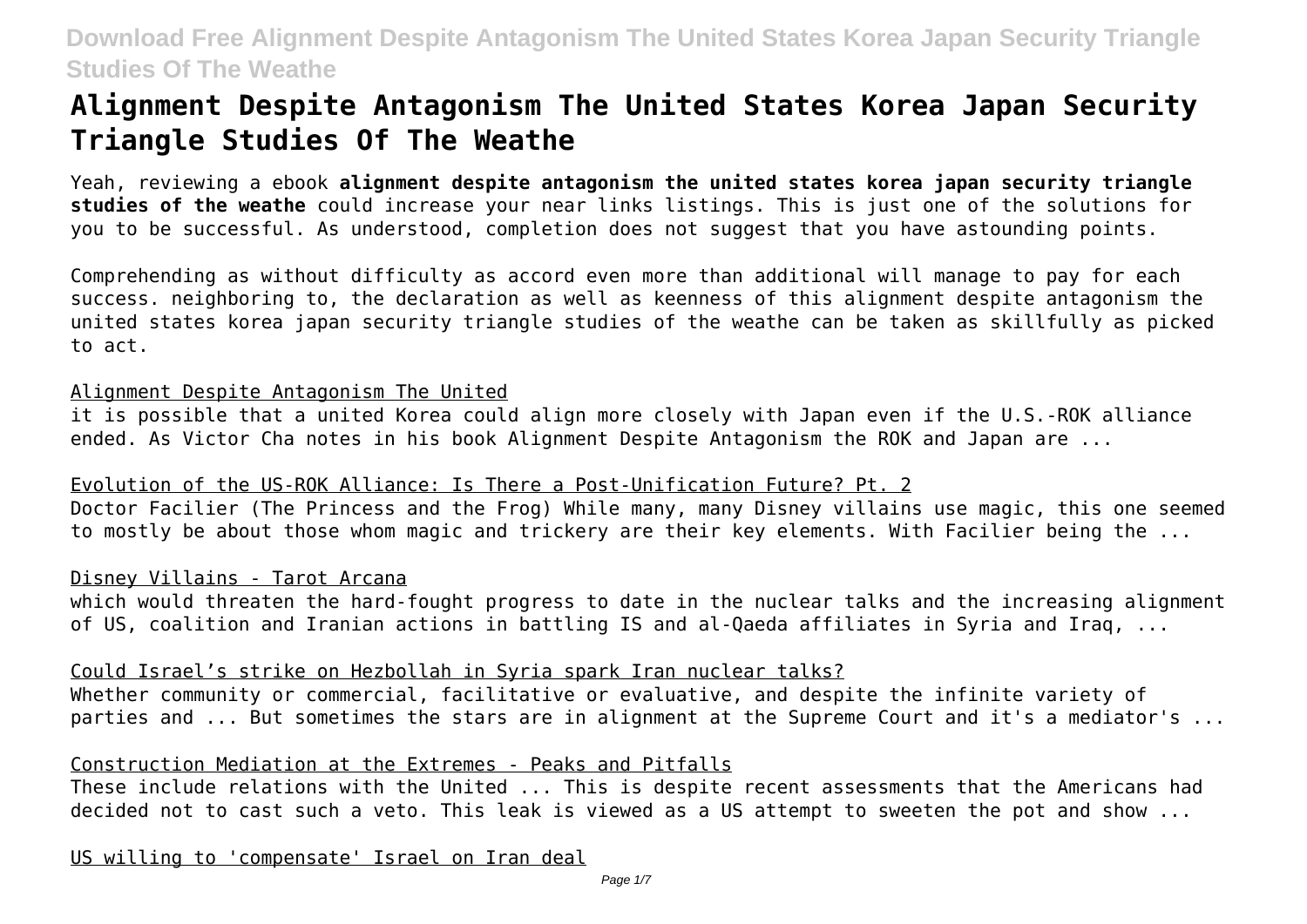Leiden, the Netherlands (M.D.F.). Address reprint requests to Professor Goadsby at the Institute of Neurology, Queen Sq., London WC1N 3BG, United Kingdom, or at [email protected].

#### Migraine — Current Understanding and Treatment

PM Modi visited despite the then Israeli Prime Minister Benjamin Netanyahu's radical right-wing orientation and perceived antagonism towards ... Israel and the United Arab Emirates, as well ...

Quad II seeks to combine the core competence of India, Israel, the US & the UAE, writes K C Singh This hypothesis may be even more compelling in cats because the overall occurrence of calcium oxalate urolithiasis in the United States appears to be no greater in cats than it is in humans, despite ...

### Feline Lower Urinary Tract Disorders (Session 1)

There wasn't a movie titled The Reprobates, so we go with what's available — The Misfits. Which, after extensive stretching, is about the nicest term one might use to describe the fools who ...

#### The Weekend Jolt

We are equally excited about initiating our Phase 3 program for BXCL501 for acute treatment of agitation associated with dementia in Alzheimer's patients, the most prevalent type of dementia in the ...

BioXcel Therapeutics Reports Third Quarter 2021 Financial Results and Recent Operational Highlights TMX missed estimates for the third quarter, despite posting double-digit profit and revenue ... each designed to address issues of transparency, alignment in global markets and consistency of ...

#### Why TMX Group Stock Fell 3% Tuesday

Economic hardships amplified and lingering In survey responses, citizens tell of economic hardships that were worsened by the pandemic and persist despite record economic relief measures.

### More Than Half Of People Globally Fear The Worst Of The Pandemic Is Still Ahead And Are Looking To Business To Lead, According To New Survey

Many aspects of India's foreign policy, such as Panchsheel, multi-alignment, de-hyphenated relations ... to the Indian civilisation ethos despite individual diversities. This is akin to the ...

## <u>Vedanta: The Spiritual Canon Guiding India's Strategic Thought</u>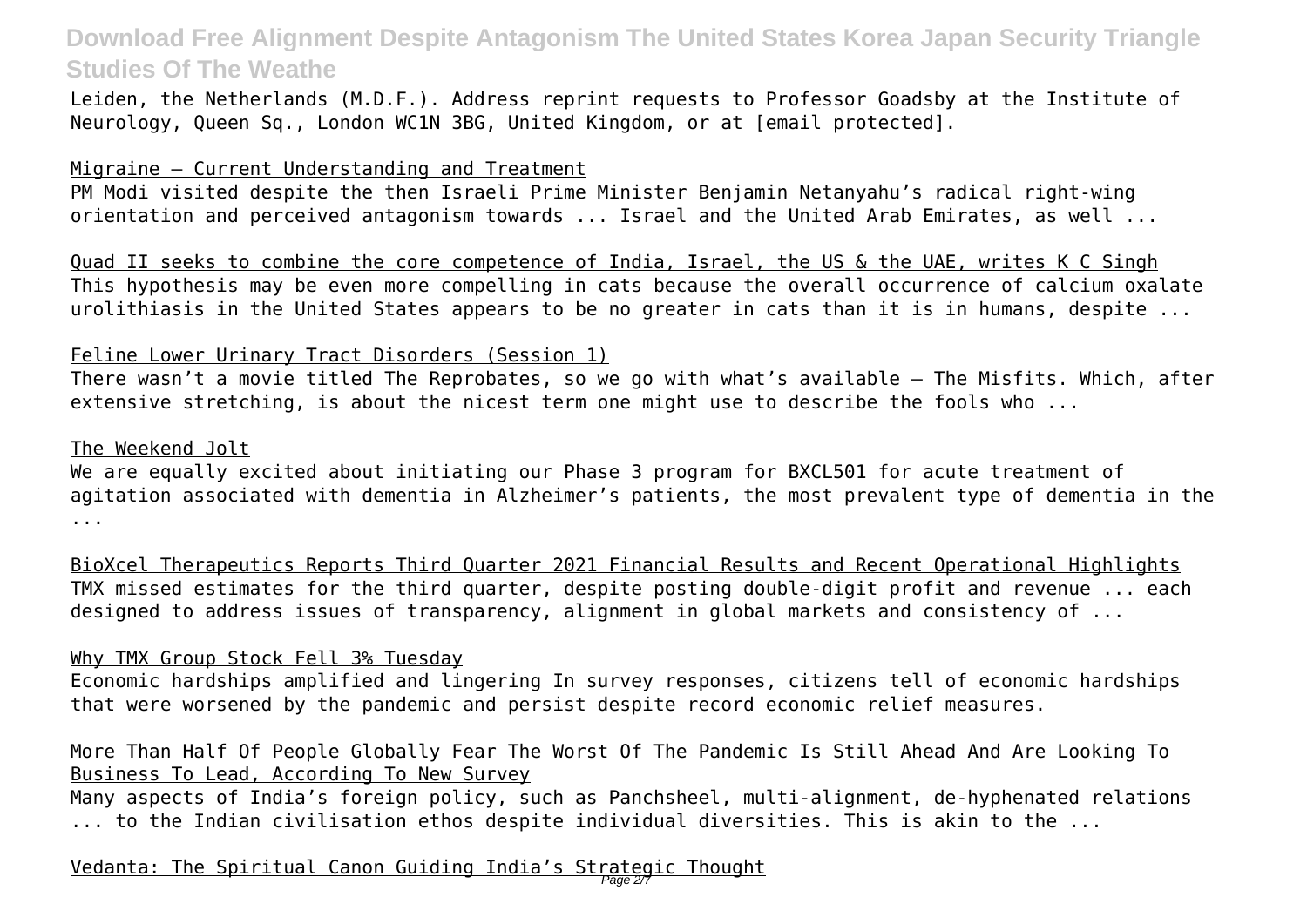In their own names, insiders own US\$20m worth of stock in the US\$472m company. This shows at least some alignment. You can click here to see if those insiders have been buying or selling.

What Kind Of Shareholders Hold The Majority In Vaccitech plc's (NASDAQ:VACC) Shares? An essential accessory to maintain body alignment during your meditation practice. Therapeutic Lavender Mask (\$30) - This versatile mask can be used warm or cold for a range of benefits, like ...

Be Humance Launches New Collection of Self-Care Essentials to Help De-Stress and Relax Meanwhile, the editors of this institution thundered about Chuck's lefty concoction; Get a load of our condemnation: Biden has promised to transform the United States into a 100 percent clean ...

#### The Weekend Jolt

the most prevalent type of dementia in the United States, which has a high unmet medical need and we believe would mark the first orally available FDA-approved therapy. Furthermore, adding major ...

The first in-depth study of the puzzling relationship between Japan and the Republic of Korea and the influence of the United States on it from the Cold War to the present. It draws on recently declassified U.S. documents, internal Korean government documents, and interviews with former policy makers in the United States, Japan, and Korea.

Victor D. Cha and David C. Kang's Nuclear North Korea was first published in 2003 amid the outbreak of a lasting crisis over the North Korean nuclear program. It promptly became a landmark of an ongoing debate in academic and policy circles about whether to engage or contain North Korea. Fifteen years later, as North Korea tests intercontinental ballistic missiles and the U.S. president angrily refers to Kim Jong-un as "Rocket Man," Nuclear North Korea remains an essential guide to the difficult choices we face. Coming from different perspectives—Kang believes the threat posed by Pyongyang has been inflated and endorses a more open approach, while Cha is more skeptical and advocates harsher measures, though both believe that some form of engagement is necessary—the authors together present authoritative analysis of one of the world's thorniest challenges. They refute a number of misconceptions and challenge the faulty thinking that surrounds the discussion of North Korea, particularly the idea that North Korea is an irrational actor. Cha and Kang look at the implications of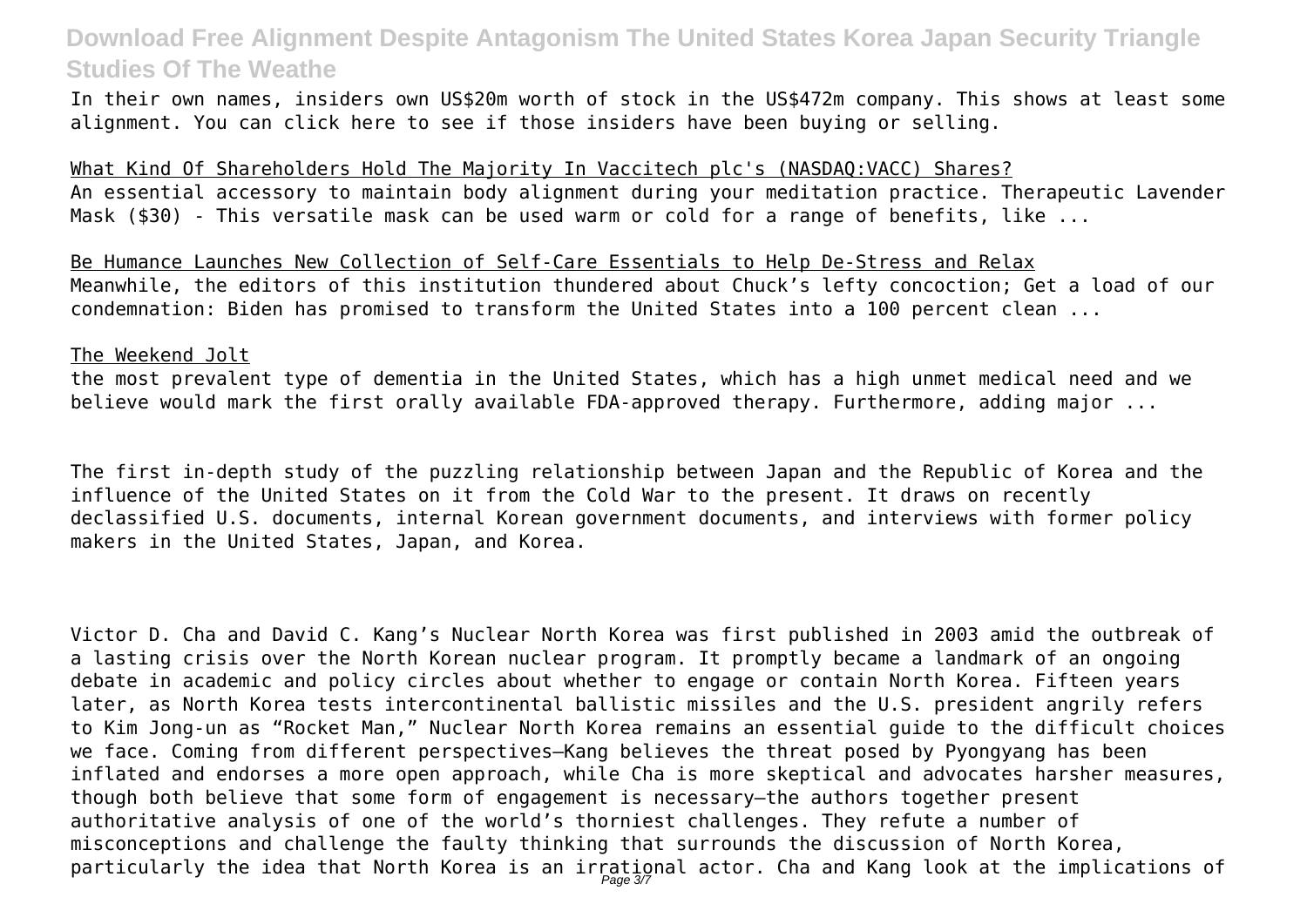a nuclear North Korea, assess recent and current approaches to sanctions and engagement, and provide a functional framework for constructive policy. With a new chapter on the way forward for the international community in light of continued nuclear tensions, this book is of lasting relevance to understanding the state of affairs on the Korean peninsula.

Coming to the issues from different perspectives, the authors together have written an essential work of clear-eyed reflection and authoritative analysis. They refute a number of misconceptions and challenge faulty thinking that surrounds the discussion of North Korea, most important, the idea that North Korea is an irrational nation. Cha and Kang contend that however provocative, even deplorable, the North's behavior may at times be, it is not incomprehensible or incoherent.

A close look at the evolution of American political alliances in Asia and their future While the American alliance system in Asia has been fundamental to the region's security and prosperity for seven decades, today it encounters challenges from the growth of China-based regional organizations. How was the American alliance system originally established in Asia, and is it currently under threat? How are competing security designs being influenced by the United States and China? In Powerplay, Victor Cha draws from theories about alliances, unipolarity, and regime complexity to examine the evolution of the U.S. alliance system and the reasons for its continued importance in Asia and the world. Cha delves into the fears, motivations, and aspirations of the Truman and Eisenhower presidencies as they contemplated alliances with the Republic of China, Republic of Korea, and Japan at the outset of the Cold War. Their choice of a bilateral "hub and spokes" security design for Asia was entirely different from the system created in Europe, but it was essential for its time. Cha argues that the alliance system's innovations in the twenty-first century contribute to its resiliency in the face of China's increasing prominence, and that the task for the world is not to choose between American and Chinese institutions, but to maximize stability and economic progress amid Asia's increasingly complex political landscape. Exploring U.S. bilateral relations in Asia after World War II, Powerplay takes an original look at how global alliances are achieved and maintained.

Against the backdrop of China's mounting influence and North Korea's growing nuclear capability and expanding missile arsenal, South Korea faces a set of strategic choices that will shape its economic prospects and national security. In South Korea at the Crossroads, Scott A. Snyder examines the trajectory of fifty years of South Korean foreign policy and offers predictions—and a prescription—for the future. Pairing a historical perspective with a shrewd understanding of today's political landscape, Snyder contends that South Korea's best strategy remains investing in a robust alliance with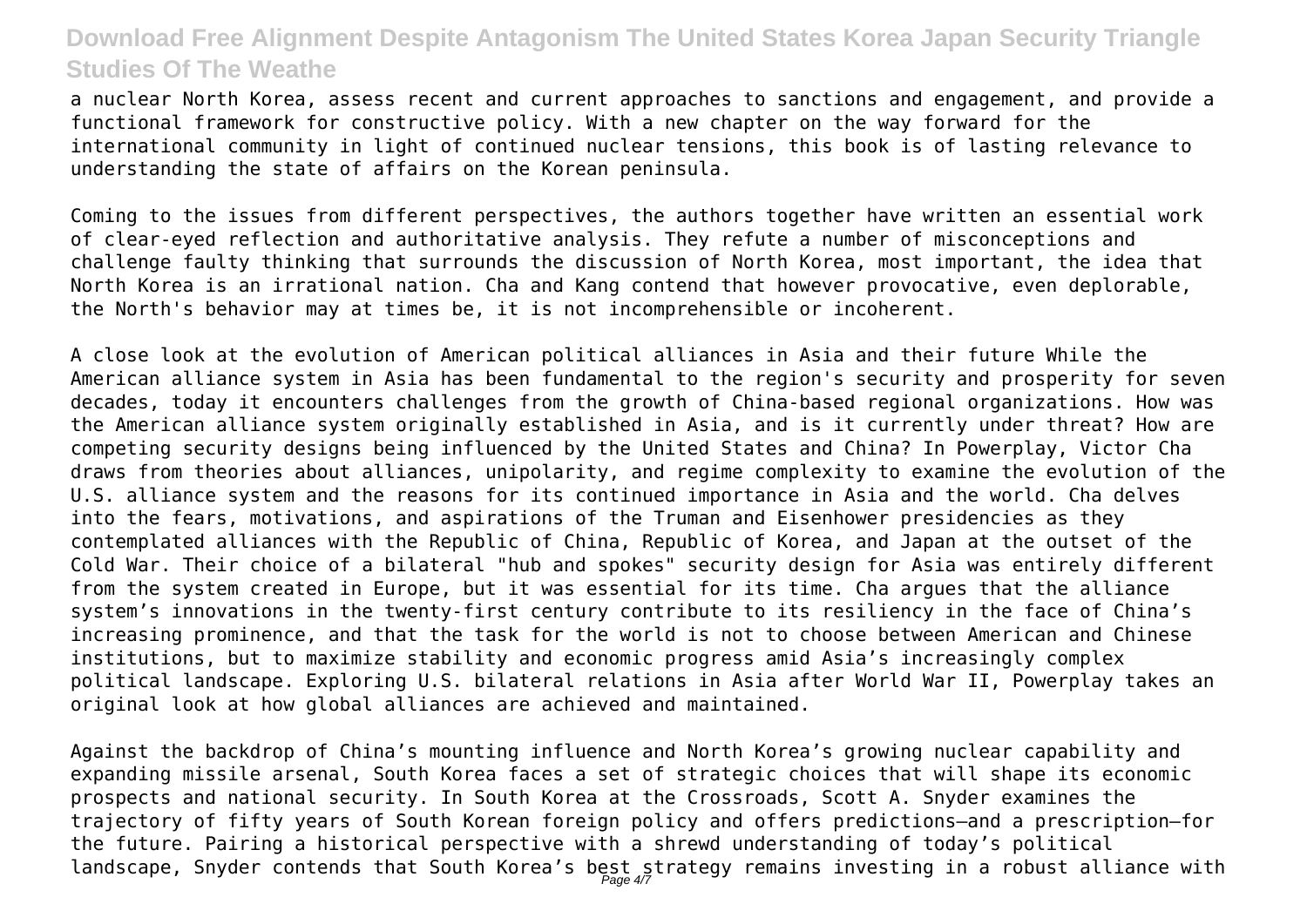the United States. Snyder begins with South Korea's effort in the 1960s to offset the risk of abandonment by the United States during the Vietnam War and the subsequent crisis in the alliance during the 1970s. A series of shifts in South Korean foreign relations followed: the "Nordpolitik" engagement with the Soviet Union and China at the end of the Cold War; Kim Dae Jung's "Sunshine Policy," designed to bring North Korea into the international community; "trustpolitik," which sought to foster diplomacy with North Korea and Japan; and changes in South Korea's relationship with the United States. Despite its rise as a leader in international financial, development, and climate-change forums, South Korea will likely still require the commitment of the United States to guarantee its security. Although China is a tempting option, Snyder argues that only the United States is both credible and capable in this role. South Korea remains vulnerable relative to other regional powers in northeast Asia despite its rising profile as a middle power, and it must balance the contradiction of desirable autonomy and necessary alliance.

The definitive account of North Korea, its veiled past and uncertain future, from the former Director for Asian Affairs at the National Security Council Though it is much discussed and often maligned, precious little is known or understood about North Korea, the world's most controversial and isolated country. In The Impossible State, seasoned international-policy expert and lauded scholar Victor Cha pulls back the curtain, providing the best look yet at North Korea's history, the rise of the Kim family dynasty, and the obsessive personality cult that empowers them. He illuminates the repressive regime's complex economy and culture, its appalling record of human-rights abuses, and its belligerent relationship with the United States, and analyzes the regime's major security issues—from the seemingly endless war with its southern neighbor to its frightening nuclear ambitions—all in light of the destabilizing effects of Kim Jong-il's recent death. How this enigmatic nation-state—one that regularly violates its own citizens' inalienable rights and has suffered famine, global economic sanctions, a collapsed economy, and near total isolation from the rest of the world—has continued to survive has long been a question that preoccupies the West. Cha reveals a land of contradictions, one facing a pivotal and disquieting transition of power from tyrannical father to inexperienced son, and delves into the ideology that leads an oppressed, starving populace to cling so fiercely to its failed leadership. With rare personal anecdotes from the author's time in Pyongyang and his tenure as an adviser in the White House, this engagingly written, authoritative, and highly accessible history offers much-needed answers to the most pressing questions about North Korea and ultimately warns of a regime that might be closer to its end than many might think—a political collapse for which America and its allies may be woefully unprepared.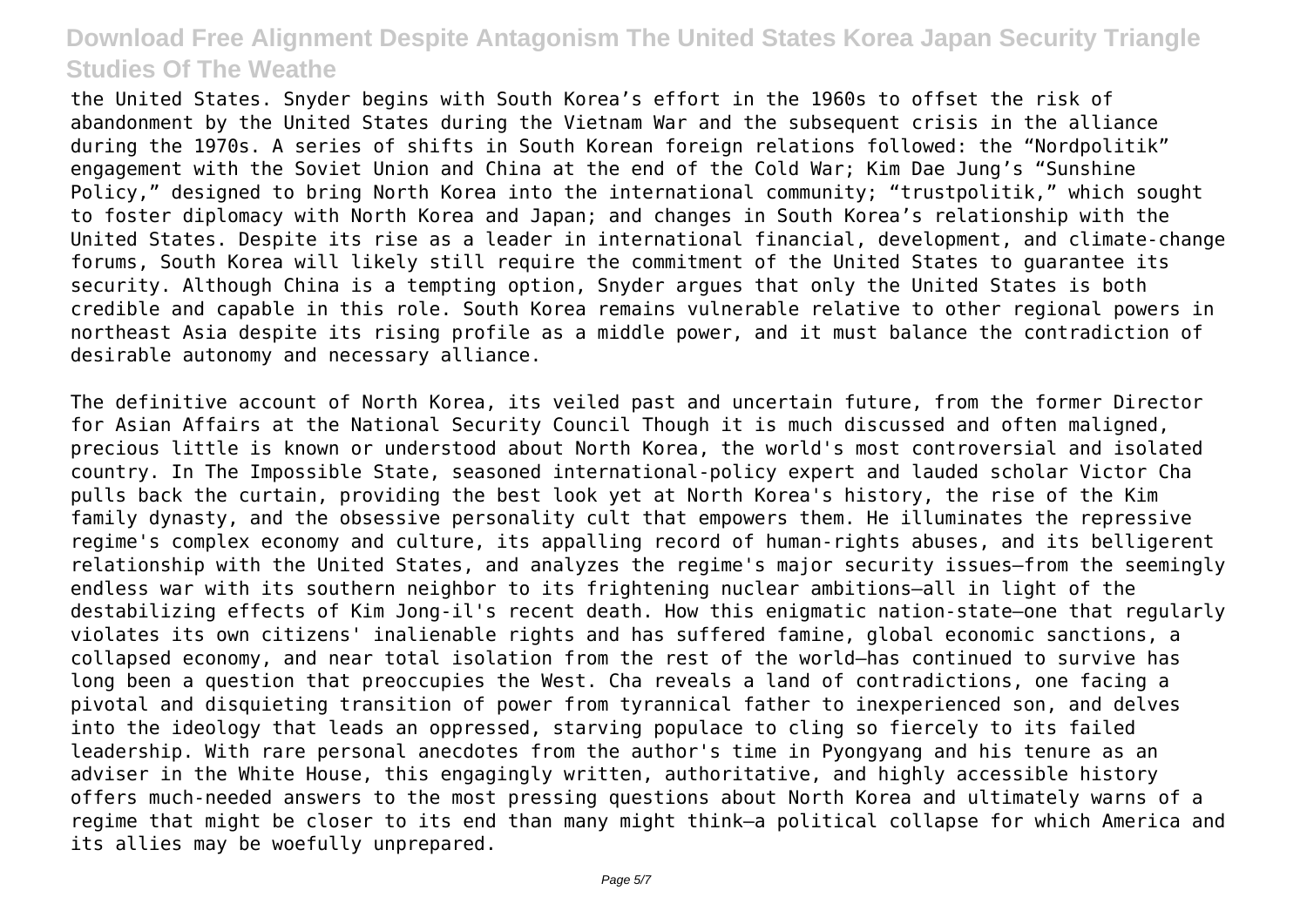The Beijing Olympics will be remembered as the largest, most expensive, and most widely watched event of the modern Olympic era. But did China present itself as a responsible host and an emergent international power, much like Japan during the 1964 Tokyo Games and South Korea during the 1988 Seoul Games? Or was Beijing in 2008 more like Berlin in 1936, when Germany took advantage of the global spotlight to promote its political ideology at home and abroad? Beyond the Final Score takes an original look at the 2008 Beijing games within the context of the politics of sport in Asia. Asian athletics are bound up with notions of national identity and nationalism, refracting political intent and the processes of globalization. For China, the Beijing Games introduced a liberalizing ethos that its authoritative regime could ignore only at its peril. Victor D. Cha-former director of Asian affairs for the White House-evaluates Beijing's contention with this pressure, considering the intense scrutiny China already faced on issues of counterproliferation, global warming, and free trade.

A new interpretation of the Cold War from the perspective of the smaller and middle powers in Asia, the Middle East and Europe.

This study brings together Asian and Asia-based experts of international relations and U.S. foreign policy to present diverse Asian views about preferred modes of U.S. engagement in the region and compare their views with U.S. interests in the region-a prerequisite exercise to truly multilateral regional security governance. With the rise of Chinese power in absolute and relative terms over the next decades as a key driving factor of the international relations in the Asia Pacific, the United States has announced its "Rebalance to Asia" (previously referred as "Pivot to Asia") strategy. Asian responses, perceptions, and even interpretations of the U.S. strategy have been diverse. Misconceptions of the U.S. strategy can be attributed to the built-in contradictions among its objectives, deliberate ambiguities left by the architects of the strategy, mismatch between the stated strategy and actual policy implementations during the last three years, and subjective reading by the Asian countries through the lens of their own interests. This book will illuminate the diversity of Asian responses and perceptions and analyze the underlying reasons of the diversity. The overarching framework of analysis for this book is the very dilemma of alliances-abandonment and entrapment-which "hedging" aims at evading. "Abandonment" fear is primarily of the junior partner of an alliance that its senior partner may not come to its aid in crisis. Meanwhile, "entrapment" fear works both ways. The United States may drag its allies into its conflict against a third party, but U.S. allies may also drag the United States into their regional conflicts in which the United States has no direct or significant stake. The Asian choices of their strategic responses to the U.S. Rebalancing will be described and analyzed through the lens of the perceived balance between the abandonment and entrapment fears as well as other